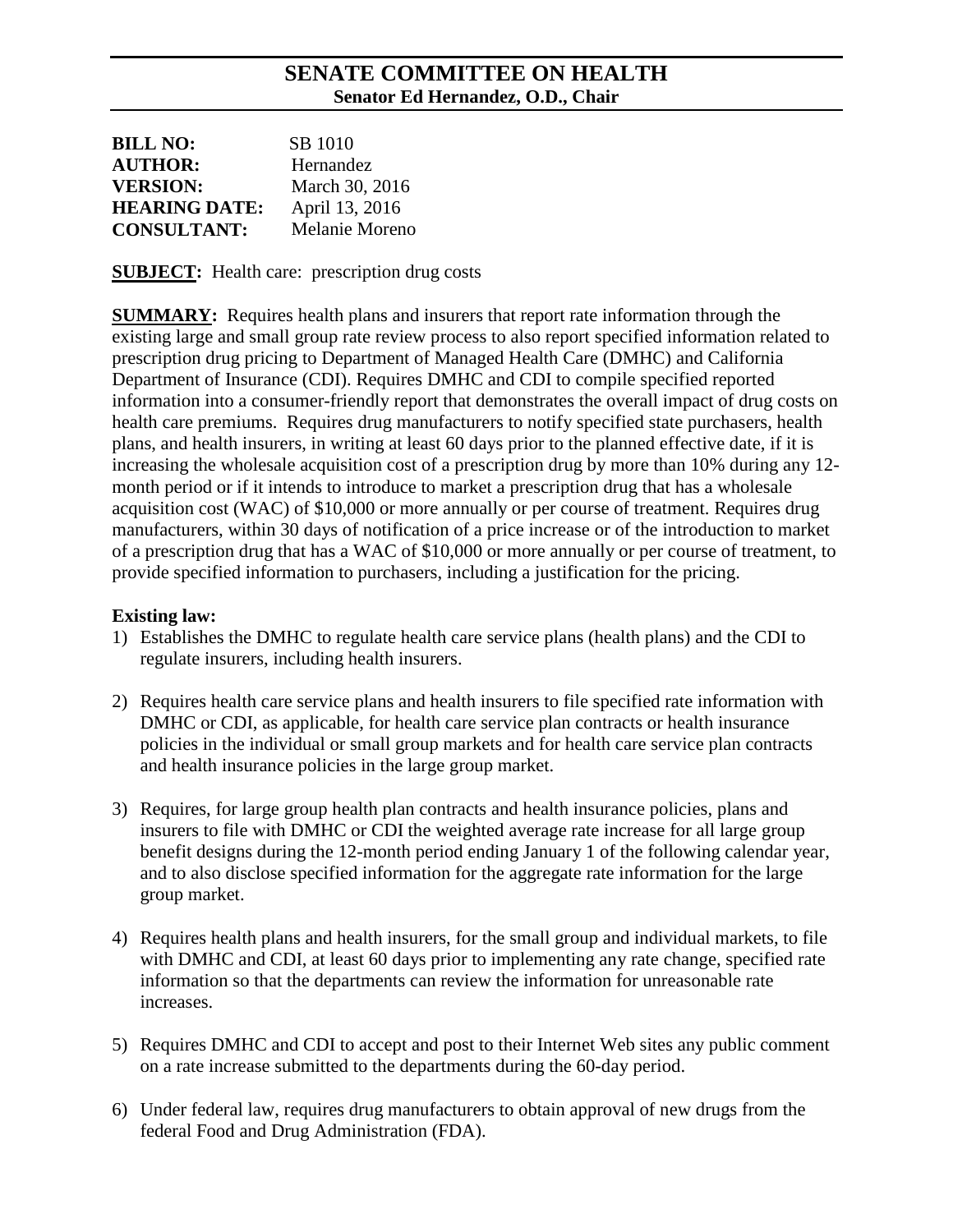# **SB 1010** (**Hernandez**) Page **2** of **8**

- 7) Establishes the Sherman Law, administered by Department of Public Health (DPH), which, among other things, regulates the packaging, labeling, and advertising of drugs and medical devices in California.
- 8) Prohibits, in the Sherman Law, the sale, delivery, or giving away of any new drug or new device unless it is either:
	- a) A new drug, and a new drug application has been approved for it by the FDA, pursuant to federal law, or it is a new device for which a premarket approval application has been approved, and that approval has not been withdrawn, terminated, or suspended under the FDA; or
	- b) A new drug or new device for which DPH has approved a new drug or device application, and has not withdrawn, terminated, or suspended that approval.
- 9) Requires DPH to adopt regulations to establish the application form and set the fee for licensure and renewal of a drug or device license.

### **This bill:**

### **Reporting of drug prices by health plans and insurers**

- 1) Requires health plans and insurers that report rate information through the existing large and small group rate review process to also report to DMHC and CDI, on a date no later than it reports the rate information, the information in a) through c) below for or all covered prescription drugs, including generic drugs, brand name drugs, specialty drugs, and prescription drugs provided in an outpatient setting or sold in a retail setting:
	- a) The 25 most frequently prescribed drugs and the average wholesale price (AWP) for each drug;
	- b) The 25 most costly drugs by total plan spending and the AWP for each drug; and,
	- c) The 25 drugs with the highest year-over-year increase and the AWP for each drug.
- 2) Requires DMHC and CDI to compile the reported information into a consumer-friendly report that demonstrates the overall impact of drug costs on health care premiums. Requires the data in the report to be aggregated and not reveal information specific to individual health care service plans. Requires DMHC and CDI to publish the report on its Internet Web site by January 1 of each year.
- 3) Requires DMHC and CDI to include the published report as part of the public meeting required under the existing large group rate review law.
- 4) Requires DMHC and CDI, except for the report required under 2) above, to keep confidential all of the information provided, and exempts that information from disclosure under the California Public Records Act.
- 5) Requires health plans and insurers, as part of reporting for large group rate review, to disclose the following information for covered prescription drugs, including generic drugs, brand name drugs excluding specialty drugs, and specialty drugs dispensed at a plan pharmacy, network pharmacy, or mail order pharmacy for outpatient use all of the following: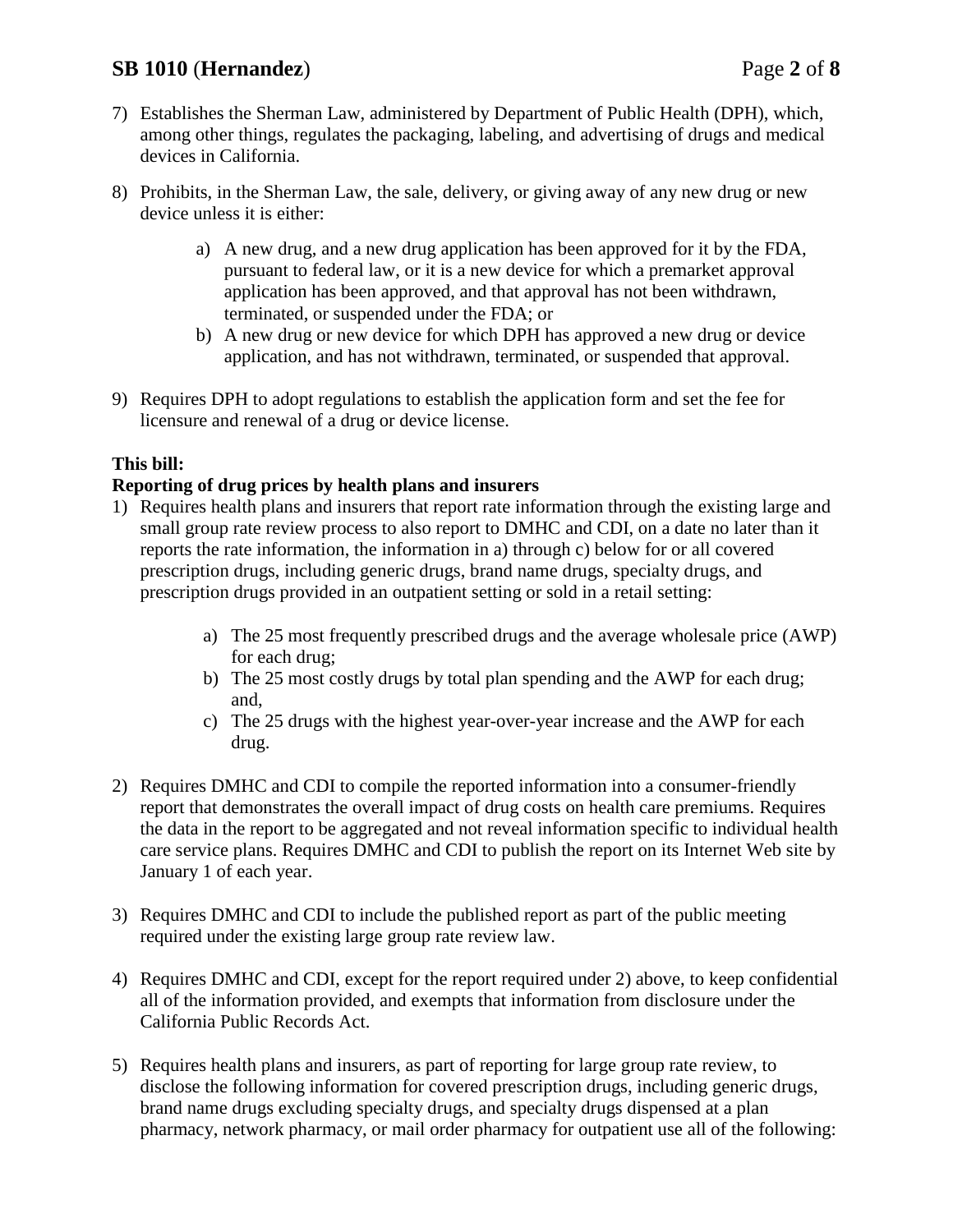- a) The percentage of the premium attributable to prescription drug costs for the prior year for each category of prescription drugs;
- b) The year-over-year increase in the percentage of the premium attributable to each category of prescription drugs;
- c) The year-over-year increase in per member, per month costs for drug prices compared to other components of the health care premium;
- d) The specialty tier formulary list; and,
- e) The percentage of the premium attributable to prescription drugs administered in a doctor's office that are part of the medical benefit as separate from the pharmacy benefit, if available.

## **Reporting of price increases and expensive pricing by drug manufacturers:**

- 6) Requires drug manufacturers of a branded prescription drug, or of a generic prescription drug with a price of \$100 or more per 30-day supply, to notify each state purchaser, health care service plan, or health insurer if it is increasing the wholesale acquisition cost of a prescription drug by more than 10% during any 12-month period or if it intends to introduce to market a prescription drug that has a WAC of \$10,000 or more annually or per course of treatment.
- 7) Requires the notice to be provided in writing at least 60 days prior to the planned effective date of the increase, and a copy of the notice to be provided concurrently to the Chairs of the Senate Committee on Appropriations, the Senate Committee on Budget and Fiscal Review, the Assembly Committee on Appropriations, and the Assembly Committee on Budget.
- 8) Specifies that a "state purchaser," for purposes of this bill includes, but is not limited to, the California Public Employees' Retirement System, the Department of Health Care Services (DHCS), the Department of General Services, and the California Department of Corrections and Rehabilitation (CDCR), or entity acting on behalf of a state purchaser.
- 9) Requires drug manufacturers, within 30 days of notification of a price increase, or of the introduction to market of a prescription drug that has a WAC of \$10,000 or more annually or per course of treatment, to report all of the following information to each state purchaser, health plan, or health insurer:
	- a) A justification for the proposed increase in the price of the drug, including all information and supporting documentation as to why the increase is justified.
	- b) The total dollar amount of public funding received by the manufacturer for the development and marketing, including, but not limited to, state and federal tax credits, grants, and all other public subsidies;
	- c) The expected marketing budget for the drug;
	- d) The date the drug was purchased if it was not developed by the manufacturer; and,
	- e) A schedule of past price increases for the drug.
- 10) Requires a fine of \$1,000 per day for every day after the 30-day notification period to be levied on manufacturers for failure to report the information in 9) above.
- 11) Requires the Legislature to conduct an annual public hearing regarding the price increases and information reported under 6) and 9) above. Requires the hearing to provide for public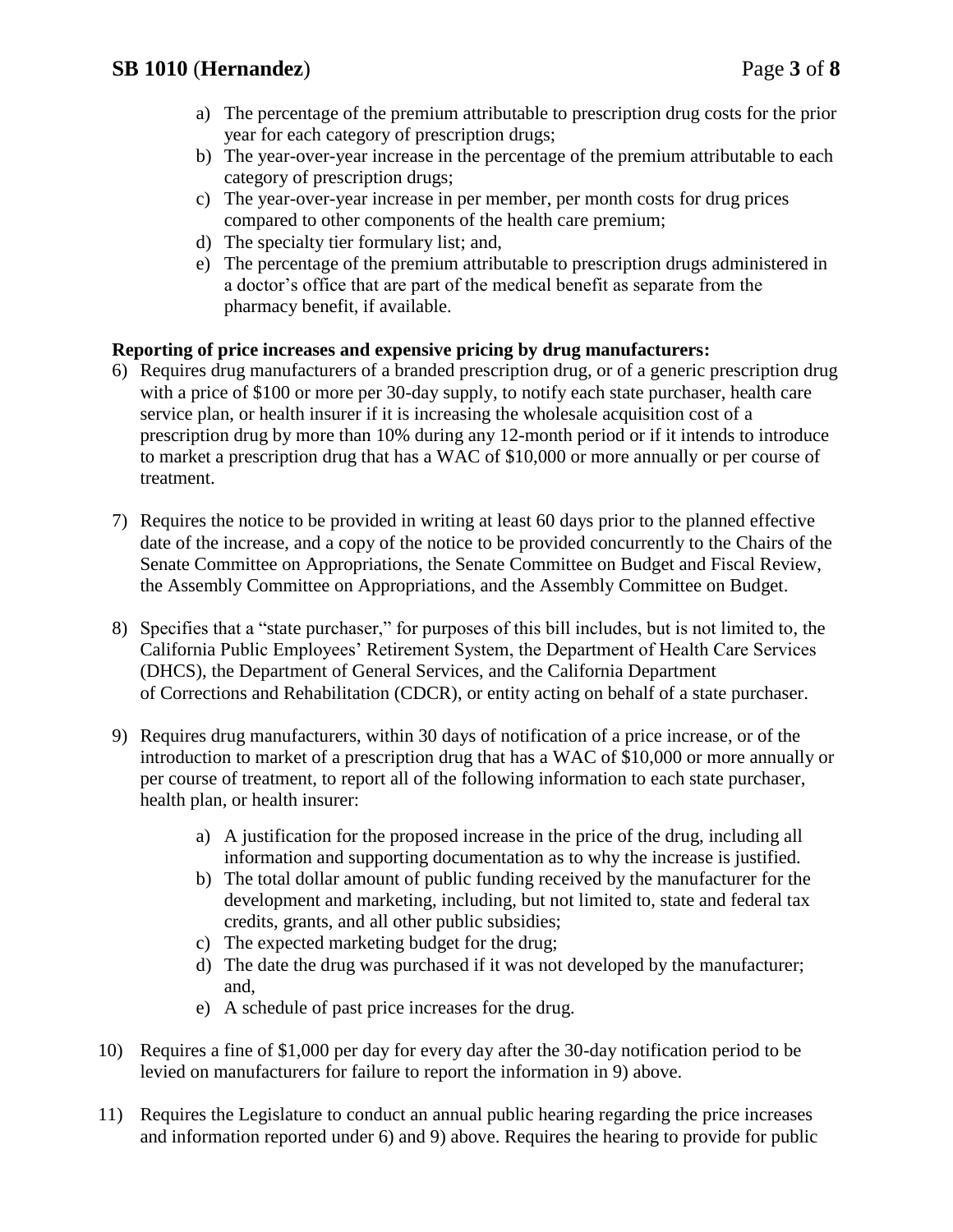# **SB 1010** (**Hernandez**) Page **4** of **8**

discussion of the reasons for the price increases, emerging trends, decreases in drug prices, and the impact on health care affordability and premiums.

12) Prohibits this bill from restricting the legal ability of a drug manufacturer to change prices as permitted under federal law.

**FISCAL EFFECT:** This bill has not been analyzed by a fiscal committee.

### **COMMENTS:**

- 1) *Author's statement.*According to the author, the introduction of new and innovative drugs is vital to our health care system, but these often high-priced treatments come with a multitude of challenges. Drugs priced in excess of \$10,000 are becoming common-place with little transparency for these astronomical price tags. This high-priced trend is a costly burden for patients, state programs, employers, and other payers, making it crucial that we understand what's behind the exploding prices. The public and policymakers need greater insight that will allow us to identify strategies to ensure prices do not threaten access to life-saving treatments. Additionally, data suggests that publically accessible price information in other sectors of the health care market encourage providers to offer more competitive pricing and thereby reduce excess health spending. Transparency-focused policies, like those implemented by the Affordable Care Act (ACA), have led to rules requiring hospitals in California to provide information on pricing for common surgeries, health plans to submit detailed data regarding premium changes, and doctors to report more information to the federal government. But, drug makers have been granted an exception to this forwardthinking trend. SB 1010 will bring prescription drugs in line with the rest of the health care sector by shedding light on those drugs that are having the greatest impact on our health care dollar. This change is absolutely necessary in an environment where more than 900 drugs are sporting price-tags at or above \$10,000 and new drugs with record-breaking prices are being released to address diseases that impact millions, including hundreds of thousands of patients in public programs like Medi-Cal.
- 2) *Health care costs.* Health care accounts for more than 17% of the U.S. Gross Domestic Product (\$3 trillion, or \$9,523 per person) and health care costs continue to consume significantly large percentages of federal, state and personal budgets. Health care continues to grow at higher rates than inflation. In 2013, the U.S. spent far more on health care than other high-income countries. Higher spending is due to multiple factors including greater use of medical technology and higher health care prices, not necessarily more frequent doctor visits or hospital admissions.
- 3) *Drug costs.* A study published in Health Affairs in December 2015 found that drug spending is growing faster than other health care spending in the U.S. – increasing 12.2% between 2013 and 2014. A Kaiser Family Foundation analysis of data from the Centers for Medicare and Medicaid Services and Truven Health Analytics shows that while drugs account for 10% of U.S. health spending, it represents 19% of the cost of employer insurance benefits. Some speculate that this disparity exists because the \$3 trillion in U.S. health spending is a broad catchall with includes hospital care, physician services, drugs, research, administrative costs, public health activities, and long-term care. Additionally, some of the people served by Medicare and Medicaid (whose spending is counted in the national totals) require many services not typically used by those covered by employer health plans. According to an analysis by the CEO of the Kaiser Family Foundation, even that 19% figure is understated because while it includes prescriptions that patients fill at pharmacies, it does not include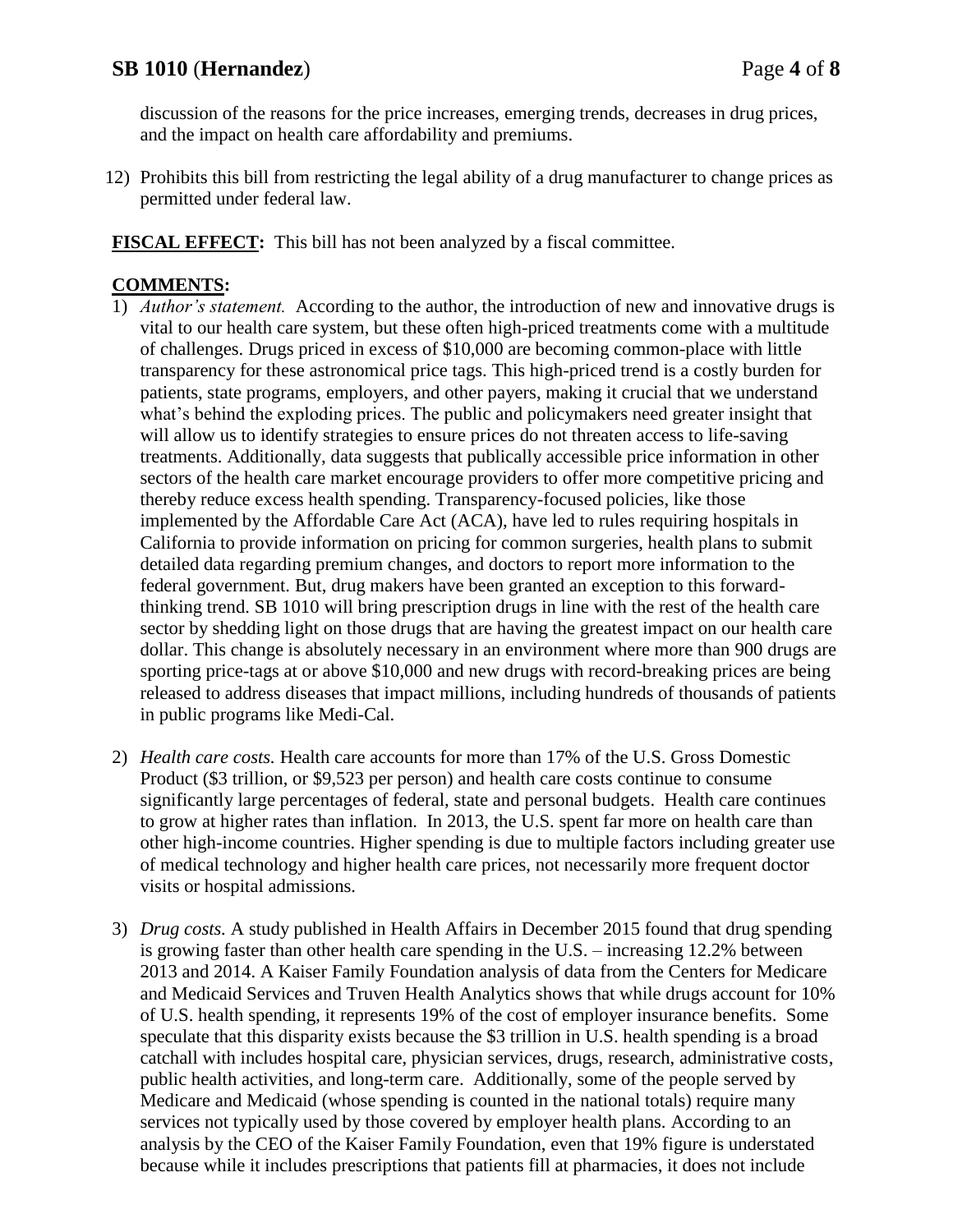many of the expensive drugs administered in physicians' offices or hospitals. In Medicare, for example, retail prescription drugs represent 13% of overall spending while drugs administered mainly by physicians add an additional 6%.

- 4) *Drug pricing.* Federal regulations prohibit the U.S. government from setting the price of pharmaceuticals, and patents on drugs, in effect, prohibit competition, at least initially. Countries without these restrictions generally buy drugs for a fraction of the U.S. price. Pharmaceutical companies argue that high drug prices are justified because of the enormous cost and risk associated with bringing a drug to market and that payment for current drugs fund future innovation. Developing a new drug costs an average of \$1.2 billion and takes 10 to 15 years. When a new drug provides a cure for a disease, as opposed to only treating symptoms, drug companies claim that a high upfront cost is mitigated by not having to treat symptoms indefinitely. However, critics point to numerous examples of drug companies charging high prices for drugs with only marginal improvements over cheaper alternatives, or astounding increases in pricing for drugs that have been on the market for years.
- 5) *Price Benchmarks*. Knowing how much a drug costs is difficult; there are many different prices for each drug and different ways of expressing those prices. In the US, the two most common ways of stating drug prices are the WAC and average wholesale price (AWP). Neither one, though, is the actual price paid by a payer, nor are they what their names imply. Rather, they're standardized ways of expressing a price, thus allowing comparisons to be made from one drug to another. AWP is a benchmark that has been used for over 40 years for pricing and reimbursement of prescription drugs for both government and private payers. Initially, the AWP was intended to represent the average price that wholesalers used to sell medications to providers, such as physicians, pharmacies, and other customers. However, the AWP is not a true representation of actual market prices for either generic or brand drug products. AWP has often been compared to the "list price" or "sticker price," meaning it is an elevated drug price that is rarely what is actually paid. AWP is not a governmentregulated figure, does not include buyer volume discounts or rebates often involved in prescription drug sales. As such, the AWP, while used throughout the industry, is a controversial pricing benchmark.

The WAC price of a drug on the market, as originally announced by the company is also rarely the price paid by a payer. The actual price paid by any one payer is proprietary information, complicating discussions of value and cost to consumers. Drug companies negotiate with payers – Medicare, Medicaid, insurers, and pharmacy benefit plans – to set an initial gross sales price. Drug manufacturers pay rebates back to government entities, creating a difference between gross sales for a drug and net sales. The rebates are not publicly available, and vary highly among payers and for different drugs. Estimates put them between 2% for innovative new drugs all the way to 60% for drugs that have several competitors or generics on the market.

Federal law requires manufacturers to provide rebates to the Centers for Medicare and Medicaid Services and state Medicaid agencies. The program requires a drug manufacturer to enter into, and have in effect, a national rebate agreement with the Secretary of the Department of Health and Human Services (HHS) in exchange for state Medicaid coverage of most of the manufacturer's drugs. These rebates are paid by drug manufacturers on a quarterly basis to states and are shared between the states and the federal government to offset the overall cost of prescription drugs under the Medicaid program. According to DHCS, drug manufacturers are required to pay a Medi-Cal rebate for all outpatient drugs that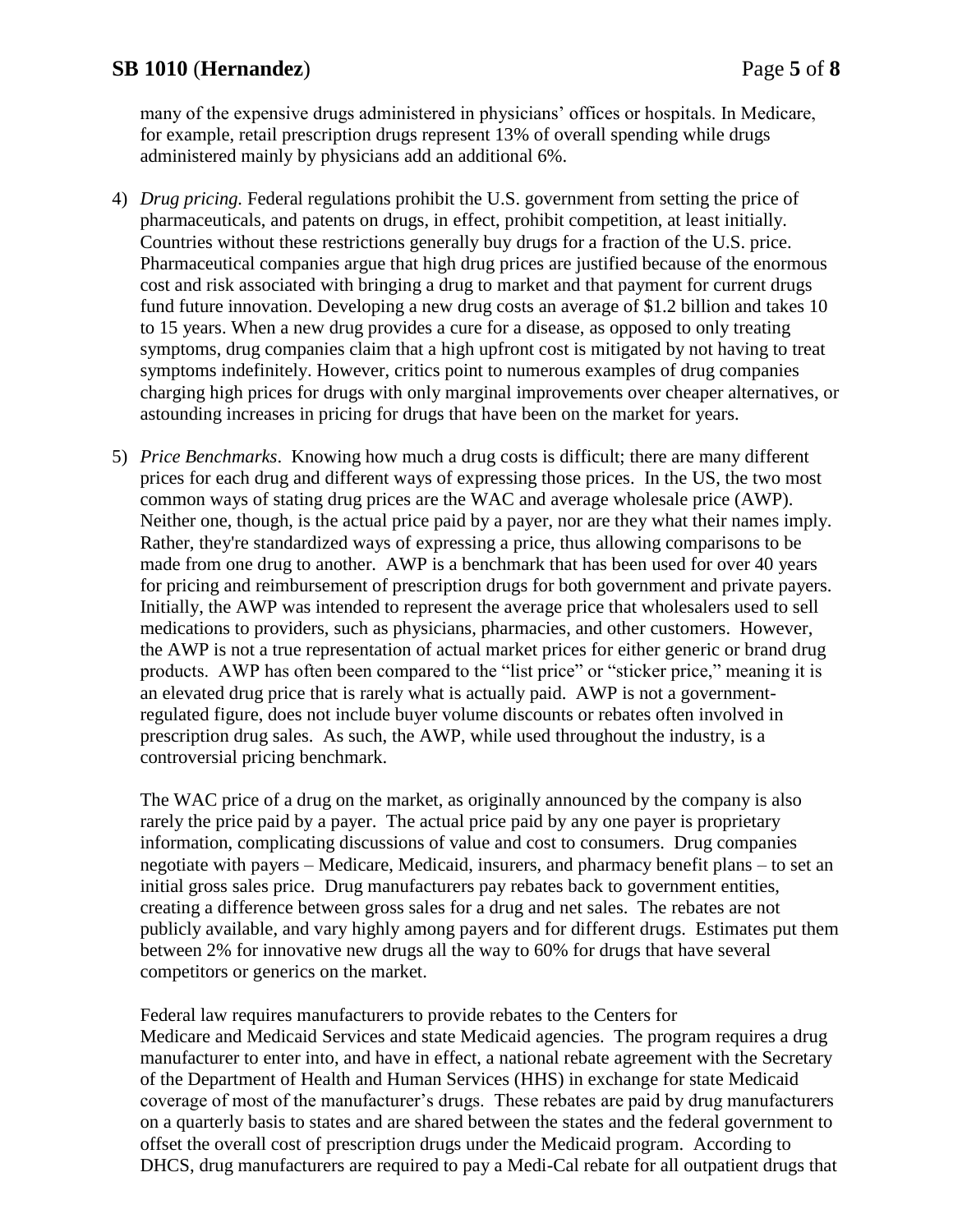are dispensed and paid for by the Medi-Cal program. In addition, some manufacturers have agreed to pay supplemental Medi-Cal rebates above the standard rebate. Federal law requires rebates for prescriptions offered through the AIDS Drug Assistance Program (ADAP), in part because of the high cost of HIV/AIDS medications. According to the Kaiser Family Foundation, drug manufacturer rebates account for 40% of the annual ADAP budget.

- 6) *Impact on state finances*. Medi-Cal provides health care coverage for nearly one-third of Californians. Combined with CalPERS, ADAP, state hospitals, and corrections, taxpayer liability for increasing drug costs is significant. According to a December 2015 report published by the U.S. Senate Committee on Finance, Medi-Cal's fee-for-service system alone spent nearly \$25 million treating roughly 340 patients with Sovaldi and Harvoni in 2014. However, Medi-Cal fee-for-service is only a fraction of the Medi-Cal population. Private health plans invoiced the state an additional \$387.5 million for Sovaldi and Harvoni treatments for Medi-Cal managed care enrollees between July 2014 and November 2015 (for 3,624 patients) according to DHCS. Additionally, as a direct result of Sovaldi and Harvoni pricing, the 2015-16 California state budget allocated \$228 million just for high cost drugs to DHCS and CDCR. In December 2015, it was reported that CalPERS spent \$438 million on specialty drugs, an increase of 32% from the previous year. This represents one quarter of the total drug costs paid by CalPERS, while only 1% of the prescriptions filled.
- 7) *Support.*California Labor Federation, AFL-CIO (CLF), the sponsor of this bill, states that the drug manufacturer disclosure required under this bill gives purchasers advance notice of increases, along with additional information to discern between reasonable price increases and predatory pricing. CLF states that pharmaceutical companies produce lifesaving medications and it is critical that they are able to conduct research to make ground-breaking discoveries, however, not all price increases are related to R&D costs, nor are they based on effectiveness of the drug. CLF states that purchasers can use this information to better negotiate for discounts on drugs, or to decide that an unjustified price increase is grounds for refusing to purchase a drug.

SEIU California writes in support that because the state, taxpayers, and individuals pay significantly, at the individual and aggregate levels, this matters to all of us. SEIU states that the high-cost of specialty drugs creates a burden on the state budget, as Medi-Cal, CalPERS and other public programs struggle to cover the costs. CalPERS has reported that specialty drug spending increased 32% last year to \$438 million annually and Governor Brown's 2015 budget set aside supplemental funding of \$228 million to pay for a limited number of people who are served by public programs to receive Harvoni and Sovaldi. SEIU contends that when drugs are so expensive that it begins to make such a significant impact on our state budget, the pricing of these drugs also begins to raise ethical concerns and questions about how purchasers are making decisions related to how many sick people can or should get access to life-saving drugs. The California Alliance for Retired Americans (CARA) states that prescription drugs make up 19% of benefit costs in job-based coverage. However, that figure only captures drugs paid for through the pharmacy benefit—drugs administered in inpatient settings, like costly chemotherapy drugs, are paid for through medical benefits, and account for an even greater percentage of premiums. CARA writes that California can help purchasers and consumers better understand pharmaceutical pricing and give them the tools to fight back against price-gouging. Consumers Union writes that regulators and other reviewers need as much information as possible to determine whether a change proposed to health insurance rates is fair or not and this bill puts more tools into regulators' toolkits to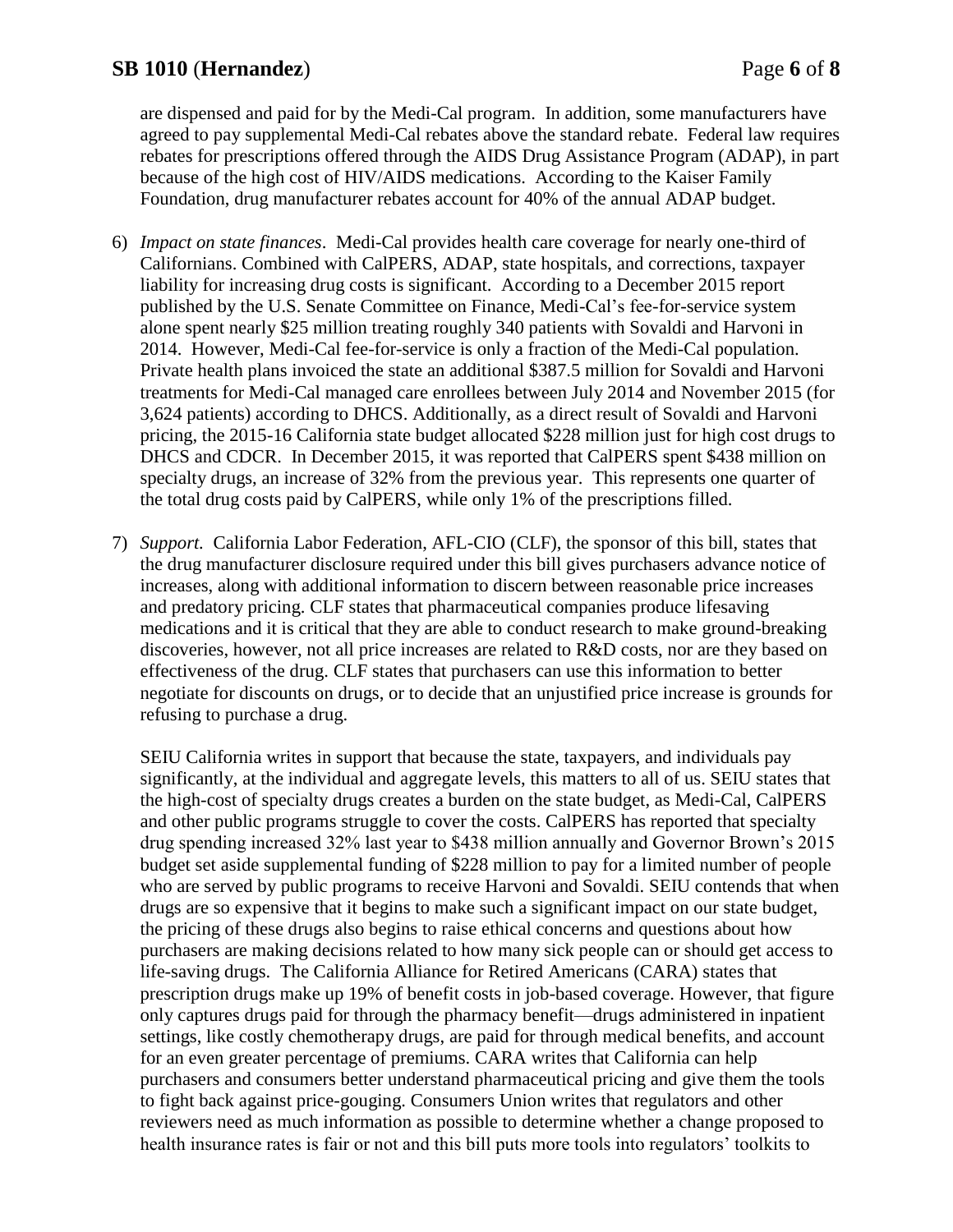protect consumers in the marketplace and makes strides towards empowering consumers to be more informed participants in the marketplace.

Health Access California (HAC) writes that congressional investigations have found astronomical increases in drug prices, even for drugs that have been used for millennia. For some conditions, such as multiple sclerosis, the drugs used to manage the condition increase in price with every new drug entering the market—price competition to increase prices, not lower them. HAC states that this bill is a modest but important step forward in providing transparency on prescription drug costs. The National Multiple Sclerosis Society – CA Action Network writes that in addressing the costs of prescription drugs, this bill is a good starting point because it can be an important tool to help educate consumers about their health related expenses. American Association of Retired Persons (AARP) states that at a time when more and more high-cost drugs are entering the market, consumers, including many people over age 50, would benefit from a system that discloses important information about the pricing of these drugs. AARP believes that increased transparency in the marketplace will empower consumers and could provide much-needed clarity and a better understanding of the pharmaceutical industry's pricing methods. The California School Employees Association states that they are often told that prescription drug costs are not the problem, and this bill will allow them to assess whether or not that is true and is an important and necessary step in understanding the costs of prescription drugs and how much of a cost driver they are. AIDS Healthcare Foundation writes that because their patient population is dependent on drugs regardless of the price, they are committed to solutions that ensure greater transparency in drug pricing that will lead to prices that can withstand public scrutiny.

8) *Opposition***.** The Generic Pharmaceutical Association (GPhA) states that the generic industry's business model is similar to a commodities market where prices, sometimes at pennies a dose, fluctuate up and down quickly and that generics provide so many savings because they operate in this hyper-competitive marketplace. GPhA asserts that a brand manufacturer patents a drug and sets the price but in the generic marketplace multiple manufacturers directly compete with each other and regularly adjust prices to best react to market conditions such as changes in supply costs, ingredient shortages, large orders from wholesalers, and other factors. The California Life Sciences Association (CLSA) writes that the information required of biopharmaceutical companies, health plans, and insurers would create a highly inaccurate picture of how medicines affect overall healthcare costs, and that this bill treats medication costs as solely expenditures, not an investment in more efficient care and better health for patients. CLSA asserts that this bill ignores all the benefits to patients, the healthcare system, and the economy that the life science sector provides, as well as the benefits to payers and pharmacy benefit managers from oftentimes significantly reduced, negotiated prices. CLSA further states that the bill's requirement of advance notices prior to certain drugs being marketed, being accompanied by a "justification" with "supporting documentation" and an "expected marketing budget," appears to violate FDA restrictions against preapproval marketing or promotion of investigational drugs, because the law and FDA's subsequent guidance only clearly allow for the exchange of scientific information and preclude any form of "commercialization" prior to a medicine's approval for commercial distribution. The reporting requirements as established in the bill are extraordinarily broad and would potentially apply to many medicines for which the impact on premiums of a price increase over the threshold of ten percent would be essentially de minimis and would reflect an imperceptible change in the total cost of care. The Pharmaceutical Research and Manufacturers of America (PhRMA) writes that while the information reported by the third party payers is in the aggregate and protected from